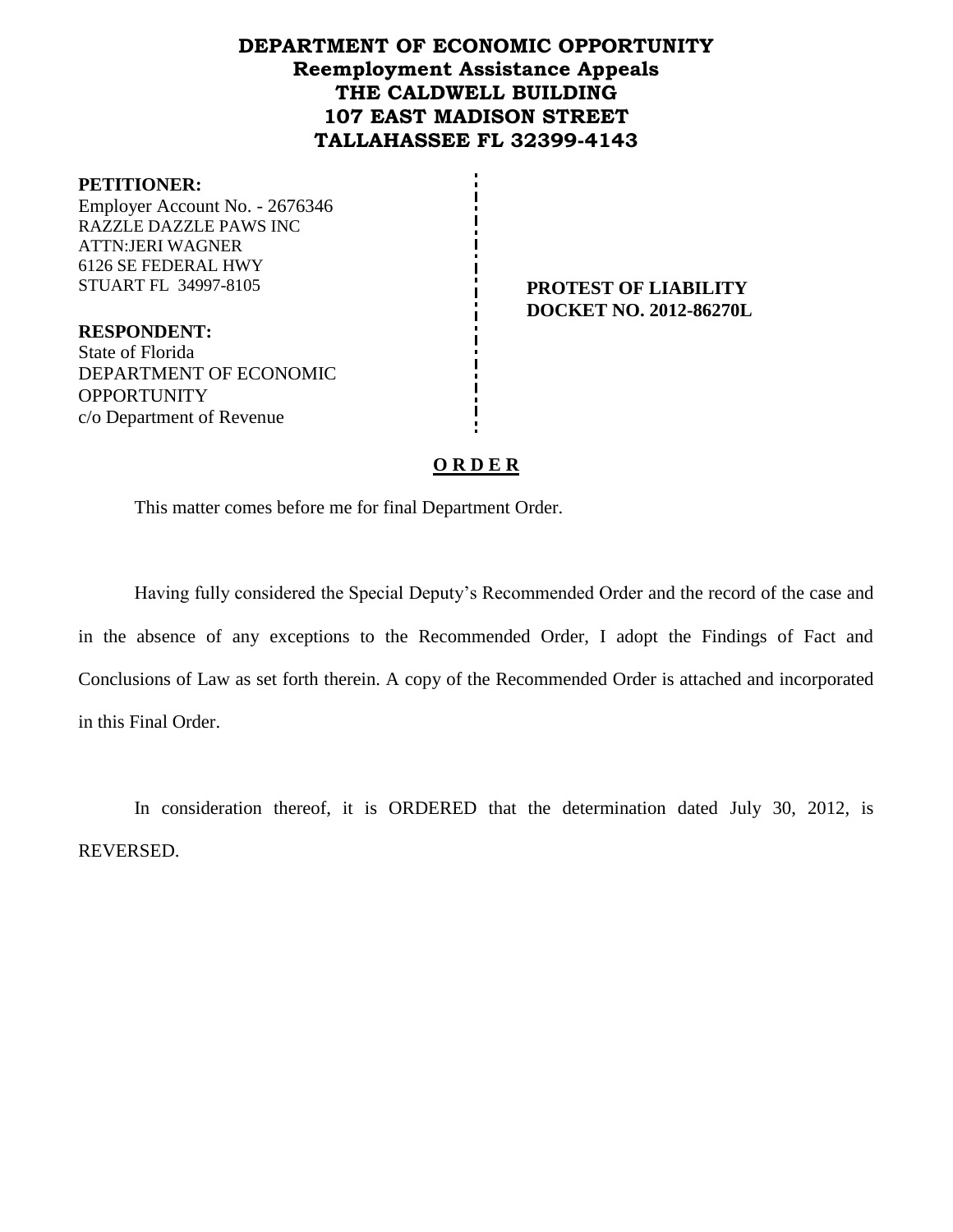#### **JUDICIAL REVIEW**

Any request for judicial review must be initiated within 30 days of the date the Order was filed. Judicial review is commenced by filing one copy of a *Notice of Appeal* with the DEPARTMENT OF ECONOMIC OPPORTUNITY at the address shown at the top of this Order and a second copy, with filing fees prescribed by law, with the appropriate District Court of Appeal. It is the responsibility of the party appealing to the Court to prepare a transcript of the record. If no court reporter was at the hearing, the transcript must be prepared from a copy of the Special Deputy's hearing recording, which may be requested from the Office of Appeals.

Cualquier solicitud para revisión judicial debe ser iniciada dentro de los 30 días a partir de la fecha en que la Orden fue registrada. La revisión judicial se comienza al registrar una copia de un *Aviso de Apelación* con la Agencia para la Innovación de la Fuerza Laboral [*DEPARTMENT OF ECONOMIC OPPORTUNITY]* en la dirección que aparece en la parte superior de este *Orden* y una segunda copia, con los honorarios de registro prescritos por la ley, con el Tribunal Distrital de Apelaciones pertinente. Es la responsabilidad de la parte apelando al tribunal la de preparar una transcripción del registro. Si en la audiencia no se encontraba ningún estenógrafo registrado en los tribunales, la transcripción debe ser preparada de una copia de la grabación de la audiencia del Delegado Especial [*Special Deputy*], la cual puede ser solicitada de la Oficina de Apelaciones.

Nenpòt demann pou yon revizyon jiridik fèt pou l kòmanse lan yon peryòd 30 jou apati de dat ke Lòd la te depoze a. Revizyon jiridik la kòmanse avèk depo yon kopi yon *Avi Dapèl* ki voye bay DEPARTMENT OF ECONOMIC OPPORTUNITY lan nan adrès ki parèt pi wo a, lan tèt *Lòd* sa a e yon dezyèm kopi, avèk frè depo ki preskri pa lalwa, bay Kou Dapèl Distrik apwopriye a. Se responsabilite pati k ap prezante apèl la bay Tribinal la pou l prepare yon kopi dosye a. Si pa te gen yon stenograf lan seyans lan, kopi a fèt pou l prepare apati de kopi anrejistreman seyans lan ke Adjwen Spesyal la te fè a, e ke w ka mande Biwo Dapèl la voye pou ou.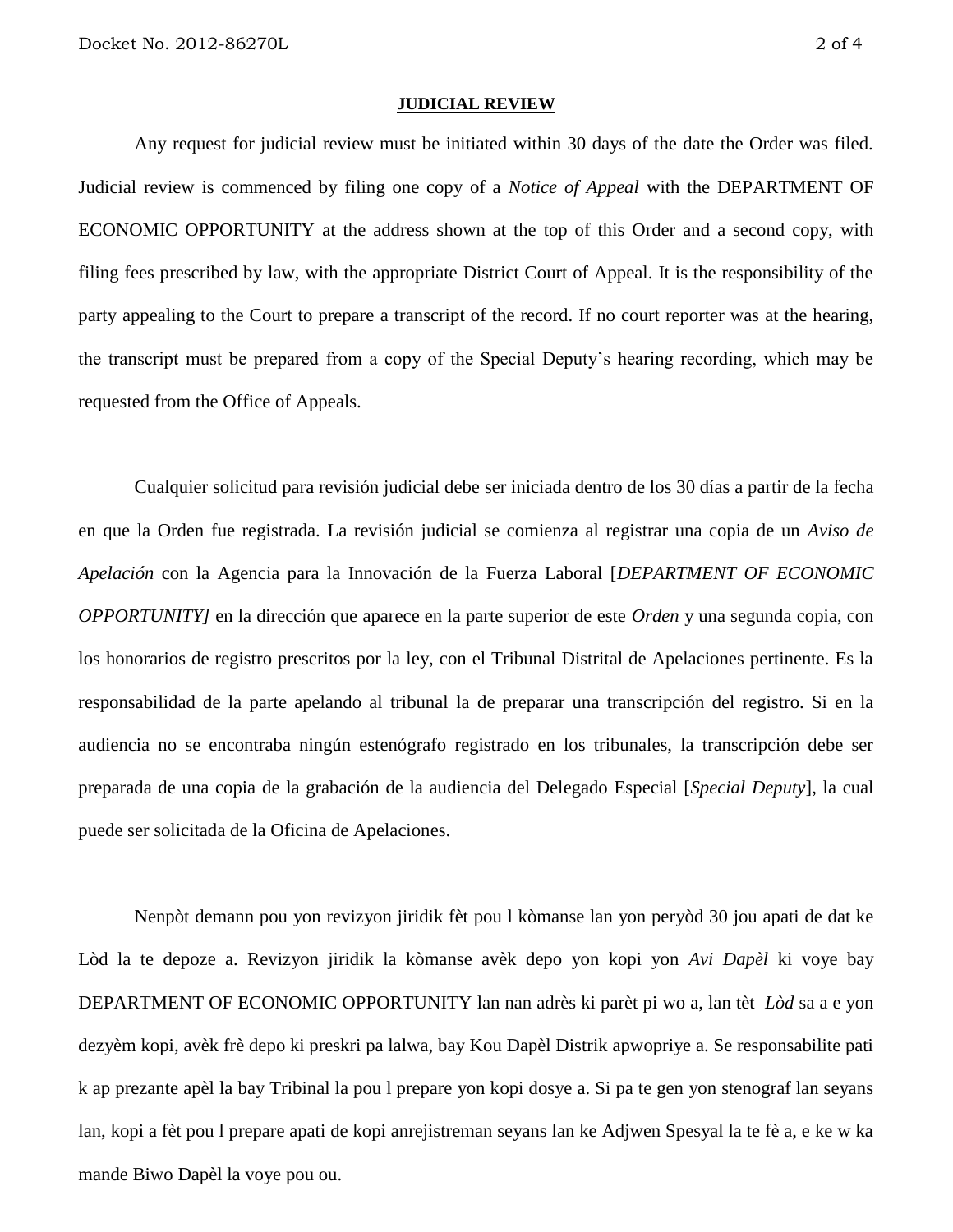DONE and ORDERED at Tallahassee, Florida, this day of October, 2013.



Altemese Smith, Bureau Chief, Reemployment Assistance Program DEPARTMENT OF ECONOMIC OPPORTUNITY

FILED ON THIS DATE PURSUANT TO § 120.52, FLORIDA STATUTES, WITH THE DESIGNATED DEPARTMENT CLERK, RECEIPT OF WHICH IS HEREBY ACKNOWLEDGED.

 $\overline{\phantom{a}}$  ,  $\overline{\phantom{a}}$  ,  $\overline{\phantom{a}}$  ,  $\overline{\phantom{a}}$  ,  $\overline{\phantom{a}}$  ,  $\overline{\phantom{a}}$  ,  $\overline{\phantom{a}}$  ,  $\overline{\phantom{a}}$  ,  $\overline{\phantom{a}}$  ,  $\overline{\phantom{a}}$  ,  $\overline{\phantom{a}}$  ,  $\overline{\phantom{a}}$  ,  $\overline{\phantom{a}}$  ,  $\overline{\phantom{a}}$  ,  $\overline{\phantom{a}}$  ,  $\overline{\phantom{a}}$ DEPUTY CLERK DATE

## **CERTIFICATE OF SERVICE**

**I HEREBY CERTIFY that true and correct copies of the foregoing Final Order have been furnished to the persons listed below in the manner described, on the \_\_\_\_\_\_\_ day of October, 2013**.

Shinew b.F

SHANEDRA Y. BARNES, Special Deputy Clerk DEPARTMENT OF ECONOMIC **OPPORTUNITY** Reemployment Assistance Appeals 107 EAST MADISON STREET TALLAHASSEE FL 32399-4143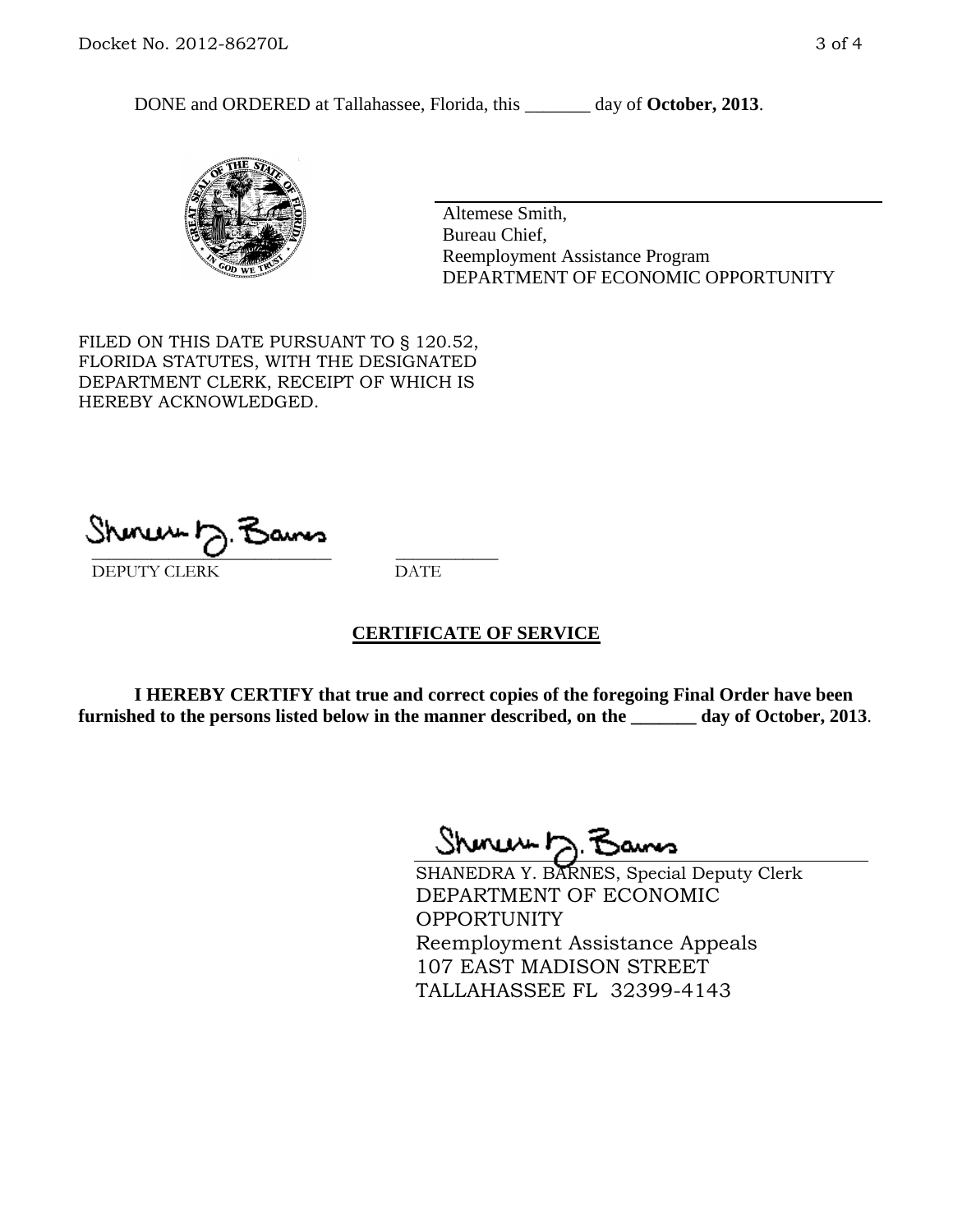By U.S. Mail:

 RAZZLE DAZZLE PAWS INC ATTN:JERI WAGNER 6126 SE FEDERAL HWY STUART FL 34997-8105

## LOURDES BERGMANN 7111 SW 129TH AVE APT #5 MIAMI FL 33183

DEPARTMENT OF REVENUE ATTN: JODY BURKE 4230-D LAFAYETTE ST. MARIANNA, FL 32446

ED WALKER ESQ 500 SOUTH AUSTRALIAN AVE STE 600 WEST PALM BEACH FL 33401

DEPARTMENT OF REVENUE ATTN: MYRA TAYLOR PO BOX 6417 TALLAHASSEE FL 32314-6417

State of Florida DEPARTMENT OF ECONOMIC OPPORTUNITY c/o Department of Revenue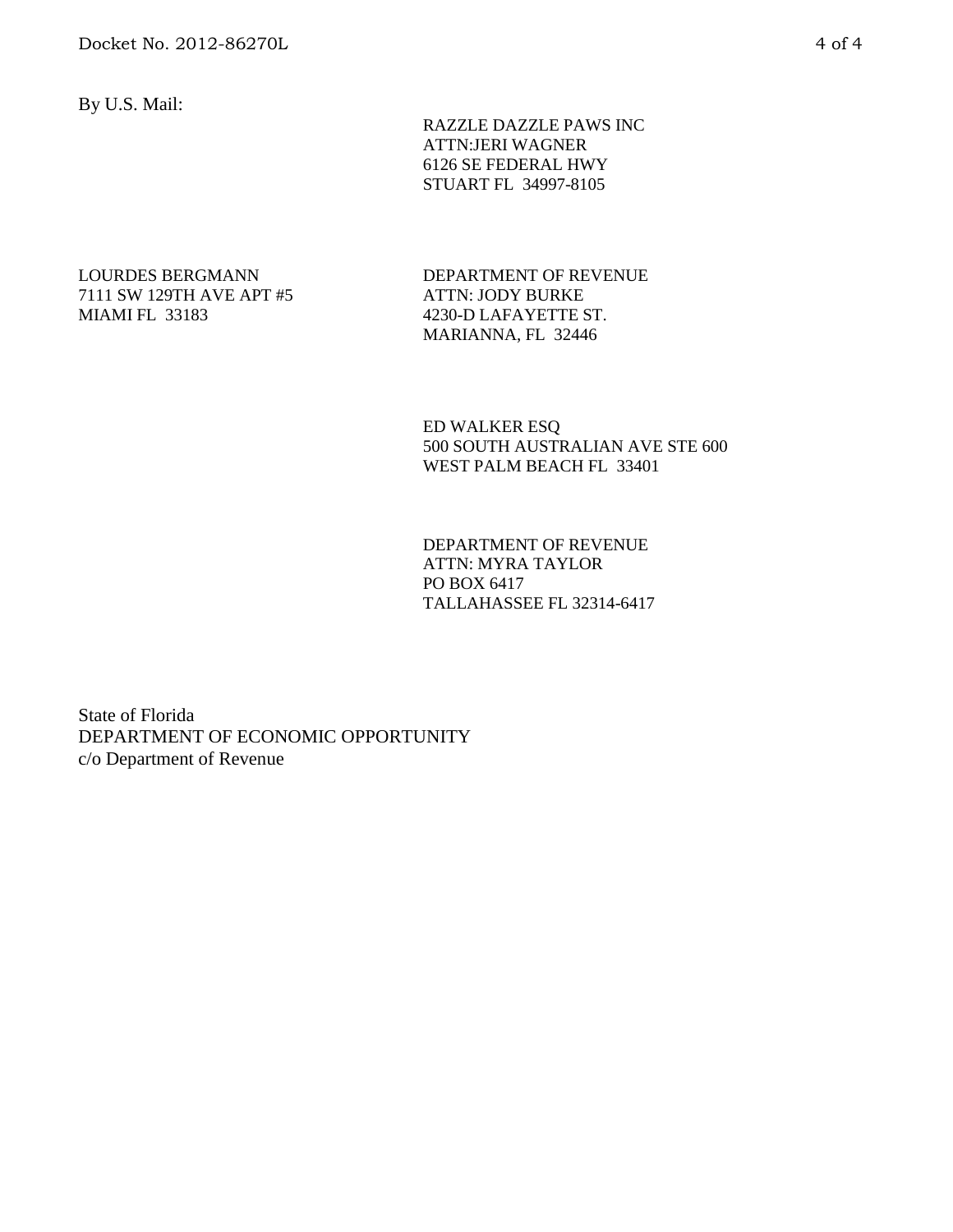## **DEPARTMENT OF ECONOMIC OPPORTUNITY Reemployment Assistance Appeals**

MSC 347 CALDWELL BUILDING 107 EAST MADISON STREET TALLAHASSEE FL 32399-4143

#### **PETITIONER:**

Employer Account No. - 2676346 RAZZLE DAZZLE PAWS INC ATTN:JERI WAGNER 6126 SE FEDERAL HWY STUART FL 34997-8105

> **PROTEST OF LIABILITY DOCKET NO. 2012-86270L**

**RESPONDENT:** State of Florida DEPARTMENT OF ECONOMIC **OPPORTUNITY** c/o Department of Revenue

# **RECOMMENDED ORDER OF SPECIAL DEPUTY**

TO: Altemese Smith, Bureau Chief, Reemployment Assistance Program DEPARTMENT OF ECONOMIC OPPORTUNITY

This matter comes before the undersigned Special Deputy pursuant to the Petitioner's protest of the Respondent's determination dated July 30, 2012.

After due notice to the parties, a telephone hearing was held on August 6, 2013. The Petitioner was represented by its attorney. The Petitioner's president and a dog groomer testified as witnesses. The Respondent, represented by a Department of Revenue Senior Tax Specialist, appeared and testified.

The record of the case, including the recording of the hearing and any exhibits submitted in evidence, is herewith transmitted. Proposed Findings of Fact and Conclusions of Law were received from the Petitioner.

## **Issue:**

Whether services performed for the Petitioner by the Joined Party and other individuals working as dog groomers constitute insured employment pursuant to Sections 443.036(19), 443.036(21); 443.1216, Florida Statutes, and if so, the effective date of the liability.

## **Findings of Fact:**

1. The Petitioner is a corporation which operates a business involving pet grooming, pet sitting, and retail sale of pet supplies. The Petitioner's president is active in the operation of the business one day a week and is an acknowledged employee. Another employee does pet grooming, opens and closes the business each day, handles the cash receipts, and performs other administrative duties. Individuals engaged to perform bathing of pets are also acknowledged to be the Petitioner's employees. Individuals engaged by the Petitioner to perform pet grooming, including the Joined Party, are classified as independent contractors.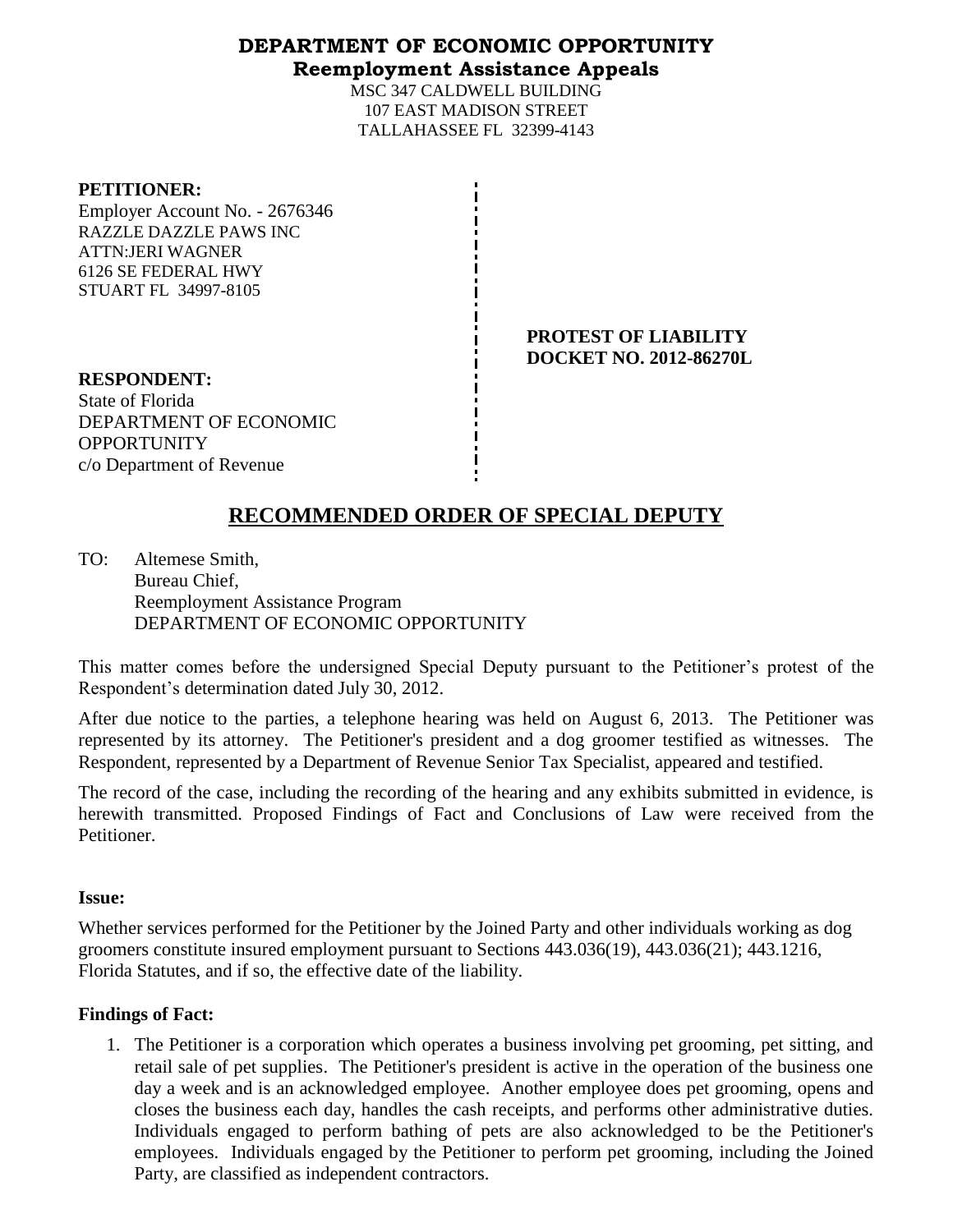- 2. The Joined Party approached the Petitioner in December 2010 seeking work as a pet groomer. At the time the Joined Party was employed as a pet groomer at a retail pet supply store. The Petitioner's president asked the Joined Party what days she was available to work. The Joined Party replied that she was requesting to work Wednesday through Saturday and that she was willing to groom between four and six dogs per day. The Petitioner agreed to pay the Joined Party 50% of the fees collected from the customers for whom the Joined Party performed the pet grooming. The Petitioner informed the Joined Party that the Joined Party was engaged as an independent contractor. The parties did not enter into any written contract or agreement. The Joined Party began performing services for the Petitioner as a dog groomer on December 8, 2010.
- 3. Dog grooming is an unregulated industry. Dog groomers are not required to attend school to learn how to groom and may learn how to perform the work through on-the-job training. Dog groomers are not required to be registered, certified, or licensed. The Petitioner's president attended school to learn how to groom dogs, however, she has less experience than other groomers who work in her shop.
- 4. The Joined Party performed the dog grooming at the Petitioner's shop during the Petitioner's regular business hours. The Joined Party was not provided with a key to the shop.
- 5. The Joined Party was not required to comply with a dress code and was not required to wear a uniform or identification badge.
- 6. The Petitioner's shop has an open area where the dogs are groomed. There are grooming tables that are attached to the walls and which are used by the dog groomers for grooming the dogs. The Petitioner also provides tubs for bathing the dogs, a washer and dryer for washing and drying towels, large hair dryers for drying the dogs, and dog cages. The Joined Party provided scissors, hair clippers, nail clippers, and other hand tools. The Petitioner buys dog shampoo in bulk which the groomers use. When the Petitioner purchases additional bulk shampoo the Petitioner divides the cost of the shampoo among the groomers and charges each groomer for a portion of the cost. The groomers usually provide their own ribbons and bows, however, the groomers may purchase ribbons, bows, and other items from the Petitioner. The Petitioner did not reimburse the Joined Party for any expenses in connection with the work.
- 7. The Petitioner performed a study to determine the prices that are charged for the various breeds of dogs by other dog grooming services in the local area. Based on that study the Petitioner created a price list. The groomers are required to adhere to the Petitioner's price list for a dog's first grooming. However, if the groomer discovers that it was either easier or more difficult to groom the dog, the groomer may adjust the price of grooming by charging more or less during subsequent groomings with the same dog.
- 8. The groomers collect the fees from the customers and then turn the money over to either the Petitioner's president or the employee who is responsible for handling the cash.
- 9. The Joined Party set her own appointments with the customers. The Joined Party was required to speak with the customers to determine what services were to be performed and how those services were to be performed. The Joined Party determined the sequence in which the dogs were groomed. The Petitioner did not provide any training and did not supervise the Joined Party or tell the Joined Party how to perform the work. If a customer complained to the Petitioner the Joined Party was required to redo the work without additional compensation. If the Joined Party injured a dog while grooming the Joined Party was responsible for paying the veterinarian fees.
- 10. The Petitioner did not employ bathers at the time that the Joined Party performed services for the Petitioner. The Joined Party bathed the dogs that she groomed. The Joined Party was free to hire bathers at her own expense and was free to hire other dog groomers to perform the grooming at the Joined Party's expense.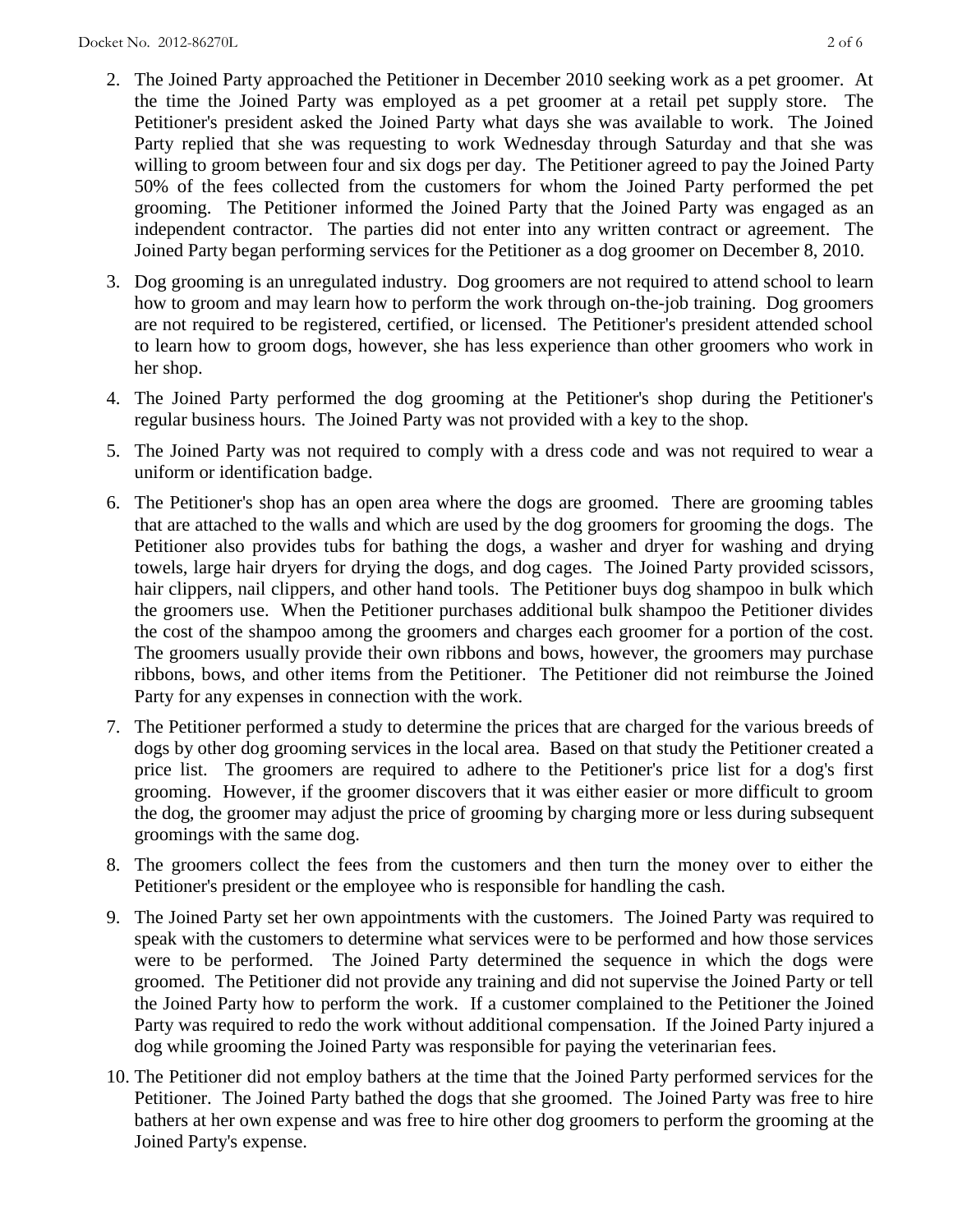- 11. The Joined Party was free to perform dog grooming services for the Petitioner's competitors. Based on comments which the Joined Party made to the Petitioner the Petitioner determined that the Joined Party continued her employment grooming dogs at the retail store and also groomed dogs from her home.
- 12. The Joined Party did not bill the Petitioner for services performed. The appointments and the amount of the collected fees were recorded in a logbook. At the end of the pay period the Petitioner totaled the Joined Party's share of the earnings and paid the Joined Party. No taxes were withheld from the pay.
- 13. The Petitioner did not provide any fringe benefits such as health insurance, life insurance, paid vacations or paid holidays. At the end of 2010 the Petitioner reported the Joined Party's earnings to the Internal Revenue Service on Form 1099-MISC as nonemployee compensation.
- 14. The Joined Party was almost always late for her first appointment, many times by two hours or more. As a result the Joined Party was not available to speak to the customers. Other groomers had to talk to the Joined Party's customers and take notes so that the Joined Party would know how the customers wanted the services performed. The Petitioner warned the Joined Party but the tardiness continued. In May 2011 the Petitioner attempted to terminate the Joined Party but allowed the Joined Party to continue working when the Joined Party promised not to be late again. The Joined Party continued to be late for scheduled grooming appointments and the Petitioner terminated the Joined Party on June 8, 2011.
- 15. The Joined Party filed a claim for unemployment compensation benefits, now known as reemployment assistance benefits, effective June 12, 2011. Although the Joined Party established a valid claim for benefits based on her employment with the retail store she did not receive credit for her earnings with the Petitioner and filed a *Request for Reconsideration of Monetary Determination*. As a result an investigation was assigned to the Department of Revenue to determine if the Joined Party performed services for the Petitioner as an employee or as an independent contractor. The Department of Revenue completed the investigation in August 2011 but did not issue a determination until July 30, 2012. The Petitioner filed a timely protest by mail postmarked July 30, 2012.

## **Conclusions of Law:**

- 16. The issue in this case, whether services performed for the Petitioner by the Joined Party and other individuals as dog groomers constitute employment subject to the Florida Reemployment Assistance Program Law, is governed by Chapter 443, Florida Statutes. Section 443.1216(1)(a)2., Florida Statutes, provides that employment subject to the chapter includes service performed by individuals under the usual common law rules applicable in determining an employer-employee relationship.
- 17. The Supreme Court of the United States held that the term "usual common law rules" is to be used in a generic sense to mean the "standards developed by the courts through the years of adjudication." United States v. W.M. Webb, Inc., 397 U.S. 179 (1970).
- 18. The Supreme Court of Florida adopted and approved the tests in 1 Restatement of Law, Agency 2d Section 220 (1958), for use to determine if an employment relationship exists. See Cantor v. Cochran, 184 So.2d 173 (Fla. 1966); Miami Herald Publishing Co. v. Kendall, 88 So.2d 276 (Fla. 1956); Magarian v. Southern Fruit Distributors, 1 So.2d 858 (Fla. 1941); see also Kane Furniture Corp. v. R. Miranda, 506 So.2d 1061 (Fla. 2d DCA 1987). In Brayshaw v. Agency for Workforce Innovation, et al; 58 So.3d 301 (Fla. 1st DCA 2011) the court stated that the statute does not refer to other rules or factors for determining the employment relationship and, therefore, the Department is limited to applying only Florida common law in determining the nature of an employment relationship.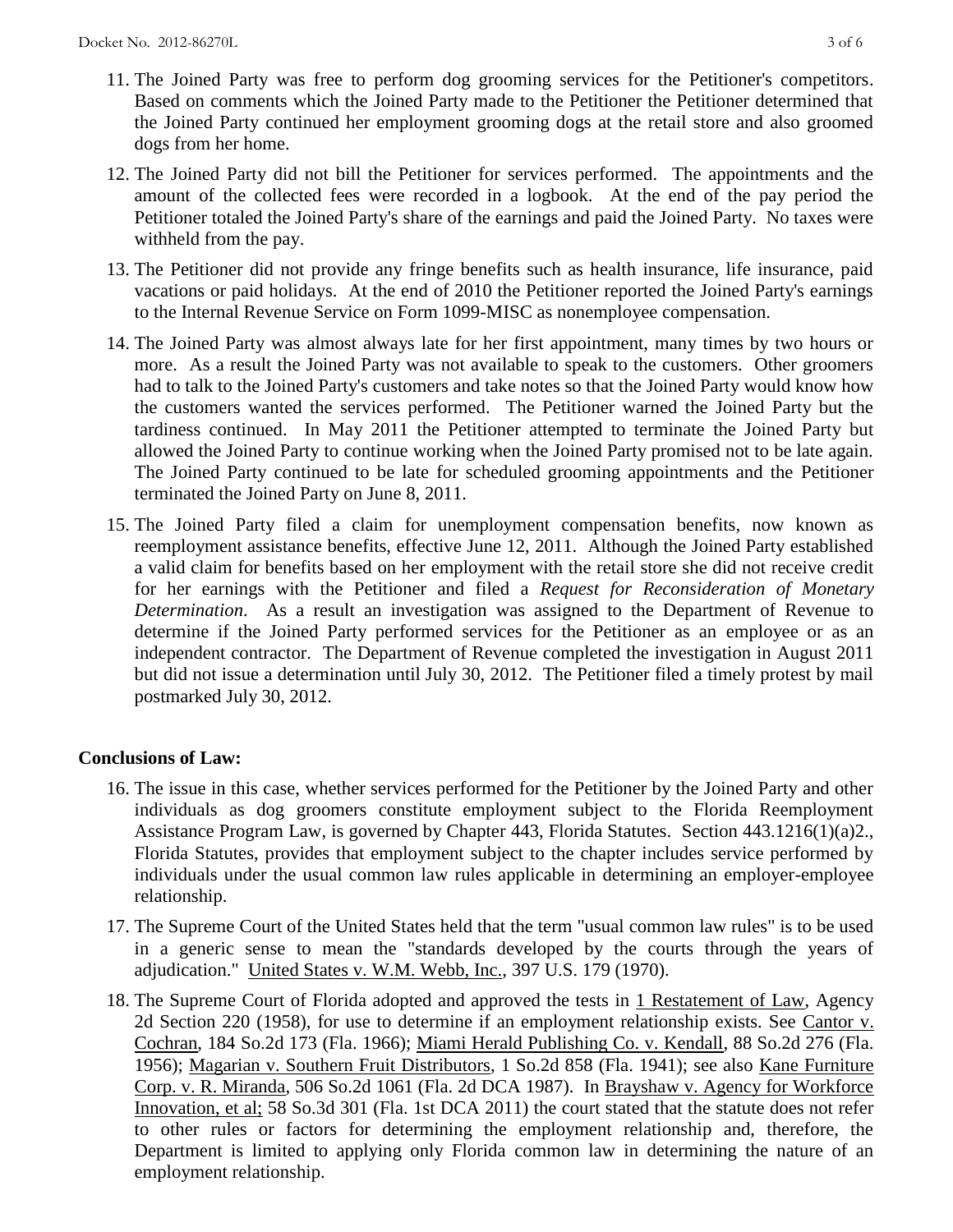- 19. Restatement of Law is a publication, prepared under the auspices of the American Law Institute, which explains the meaning of the law with regard to various court rulings. The Restatement sets forth a nonexclusive list of factors that are to be considered when judging whether a relationship is an employment relationship or an independent contractor relationship.
- 20. 1 Restatement of Law, Agency 2d Section 220 (1958) provides:
	- (1) A servant is a person employed to perform services for another and who, in the performance of the services, is subject to the other's control or right of control.
	- (2) The following matters of fact, among others, are to be considered:
		- (a) the extent of control which, by the agreement, the business may exercise over the details of the work;
		- (b) whether or not the one employed is engaged in a distinct occupation or business;
		- (c) the kind of occupation, with reference to whether, in the locality, the work is usually done under the direction of the employer or by a specialist without supervision;
		- (d) the skill required in the particular occupation;
		- (e) whether the employer or the worker supplies the instrumentalities, tools, and the place of work for the person doing the work;
		- (f) the length of time for which the person is employed;
		- (g) the method of payment, whether by the time or by the job;
		- (h) whether or not the work is a part of the regular business of the employer;
		- (i) whether or not the parties believe they are creating the relation of master and servant;
		- (j) whether the principal is or is not in business.
- 21. Comments in the Restatement explain that the word "servant" does not exclusively connote manual labor, and the word "employee" has largely replaced "servant" in statutes dealing with various aspects of the working relationship between two parties.
- 22. In Department of Health and Rehabilitative Services v. Department of Labor & Employment Security, 472 So.2d 1284 (Fla. 1<sup>st</sup> DCA 1985) the court confirmed that the factors listed in the Restatement are the proper factors to be considered in determining whether an employer-employee relationship exists. However, in citing La Grande v. B&L Services, Inc., 432 So.2d 1364, 1366 (Fla.  $1<sup>st</sup> DCA$  1983), the court acknowledged that the question of whether a person is properly classified an employee or an independent contractor often can not be answered by reference to "hard and fast" rules, but rather must be addressed on a case-by-case basis.
- 23. The only evidence concerning an agreement between the parties is the Petitioner's testimony that the Petitioner told the Joined Party at the time of hire that the Joined Party was hired to be an independent contractor rather than an employee. The Florida Supreme Court held that in determining the status of a working relationship, the agreement between the parties should be examined if there is one. The agreement should be honored, unless other provisions of the agreement, or the actual practice of the parties, demonstrate that the agreement is not a valid indicator of the status of the working relationship. Keith v. News & Sun Sentinel Co., 667 So.2d 167 (Fla. 1995).
- 24. The Petitioner's primary business is dog grooming. The dog grooming services which were performed by the Joined Party were not separate and distinct from the Petitioner's business but were an integral part of the business. The Petitioner provided the place of work and the major tools and equipment which were used to perform the work. The Joined Party provided the hand tools and supplies. The Petitioner did not reimburse the Joined Party for any expenses.
- 25. Although some skill may be required to groom dogs it was not shown that dog grooming is a highly skilled occupation. Although the humblest labor can be independently contracted and the most highly trained artisan can be an employee, see Farmers and Merchants Bank v. Vocelle, 106 So.2d 92 (Fla. 1<sup>st</sup> DCA 1958), the greater the skill or special knowledge required to perform the work, the more likely the relationship will be found to be one of independent contractor. Florida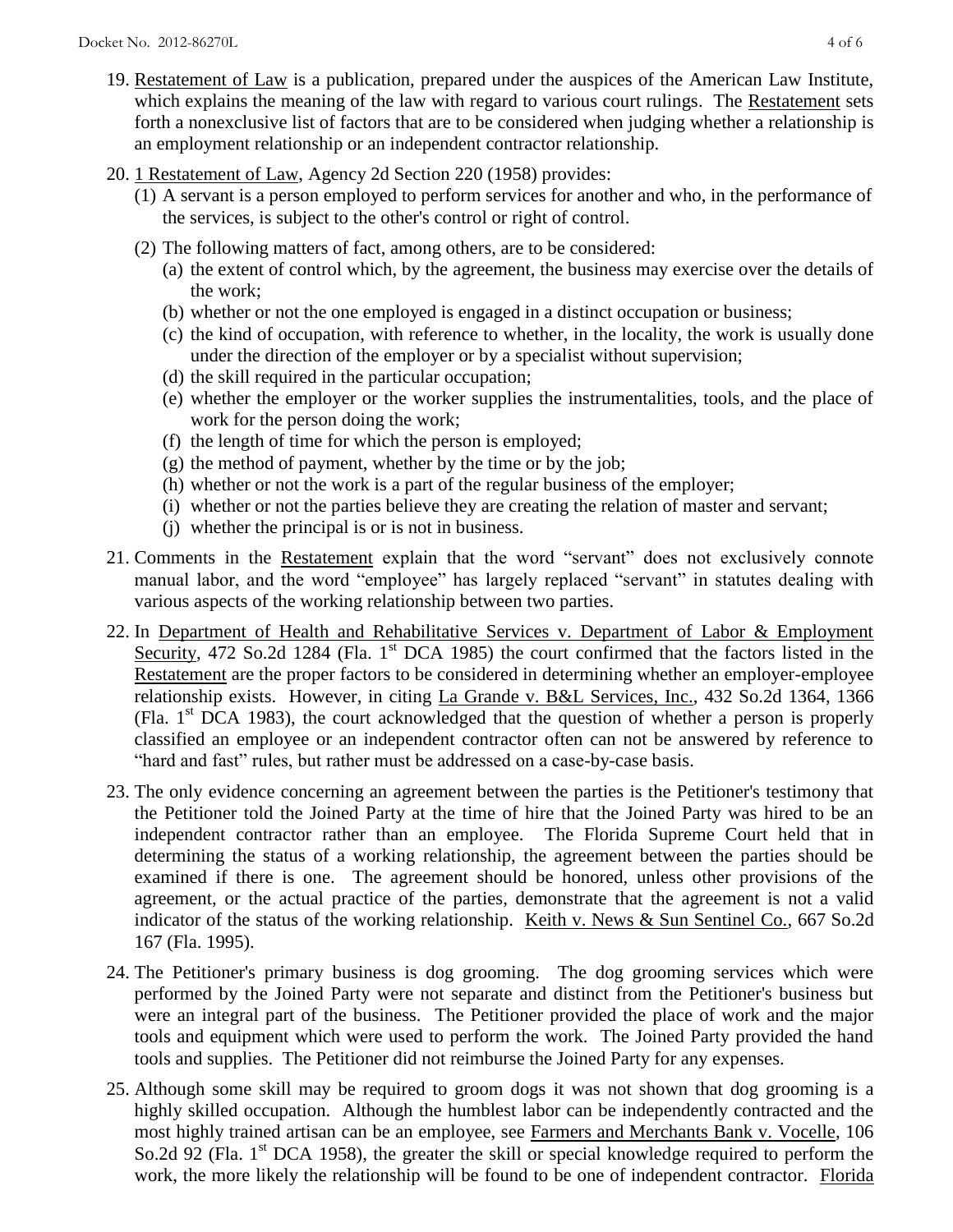Gulf Coast Symphony v. Florida Department of Labor & Employment Sec., 386 So.2d 259 (Fla. 2d DCA 1980)

- 26. Although the Joined Party was restricted to working during the Petitioner's regular business hours, the Joined Party chose which days she worked and how many dogs she would groom during those days. The Joined Party set the appointments with the customers. These facts reveal that the Joined Party exercised control over when the work was performed.
- 27. The Joined Party was not paid based on time worked but rather based on production. The Joined Party controlled how many dogs she groomed and had the freedom to exercise some control over the fees charged to the customers. The Joined Party was in control of the amount of time it took to groom each dog and was responsible for redoing defective work without additional compensation. Payroll taxes were not withheld from the pay by the Petitioner and the Petitioner did not provide fringe benefits which are customarily associated with employment relationships. The Petitioner reported the Joined Party's earnings to the Internal Revenue Service as nonemployee compensation.
- 28. The Joined Party determined how to perform the work. The Petitioner did not provide any training, supervision, or direction concerning how to perform the work. The Petitioner's only concern was customer satisfaction, not how the work was performed. The "extent of control" referred to in Restatement Section 220(2)(a), has been recognized as the most important factor in determining whether a person is an independent contractor or an employee. Employees and independent contractors are both subject to some control by the person or entity hiring them. The extent of control exercised over the details of the work turns on whether the control is focused on the result to be obtained or extends to the means to be used. A control directed toward means is necessarily more extensive than a control directed towards results. Thus, the mere control of results points to an independent contractor relationship; the control of means points to an employment relationship. Harper ex rel. Daley v. Toler, 884 So.2d 1124 (Fla. 2nd DCA 2004). In Cawthon v. Phillips Petroleum Co., 124 So 2d 517 (Fla. 2d DCA 1960) the court explained: Where the employee is merely subject to the control or direction of the employer as to the result to be procured, he is an independent contractor; if the employee is subject to the control of the employer as to the means to be used, then he is not an independent contractor.
- 29. It is concluded that the services performed for the Petitioner by the Joined Party and other individuals as dog groomers do not constitute insured employment.

**Recommendation:** It is recommended that the determination dated July 30, 2012, be REVERSED.

Respectfully submitted on September 6, 2013.



R. O. SMITH, Special Deputy Office of Appeals

A party aggrieved by the *Recommended Order* may file written exceptions to the Director at the address shown above within fifteen days of the mailing date of the *Recommended Order*. Any opposing party may file counter exceptions within ten days of the mailing of the original exceptions. A brief in opposition to counter exceptions may be filed within ten days of the mailing of the counter exceptions. Any party initiating such correspondence must send a copy of the correspondence to each party of record and indicate that copies were sent.